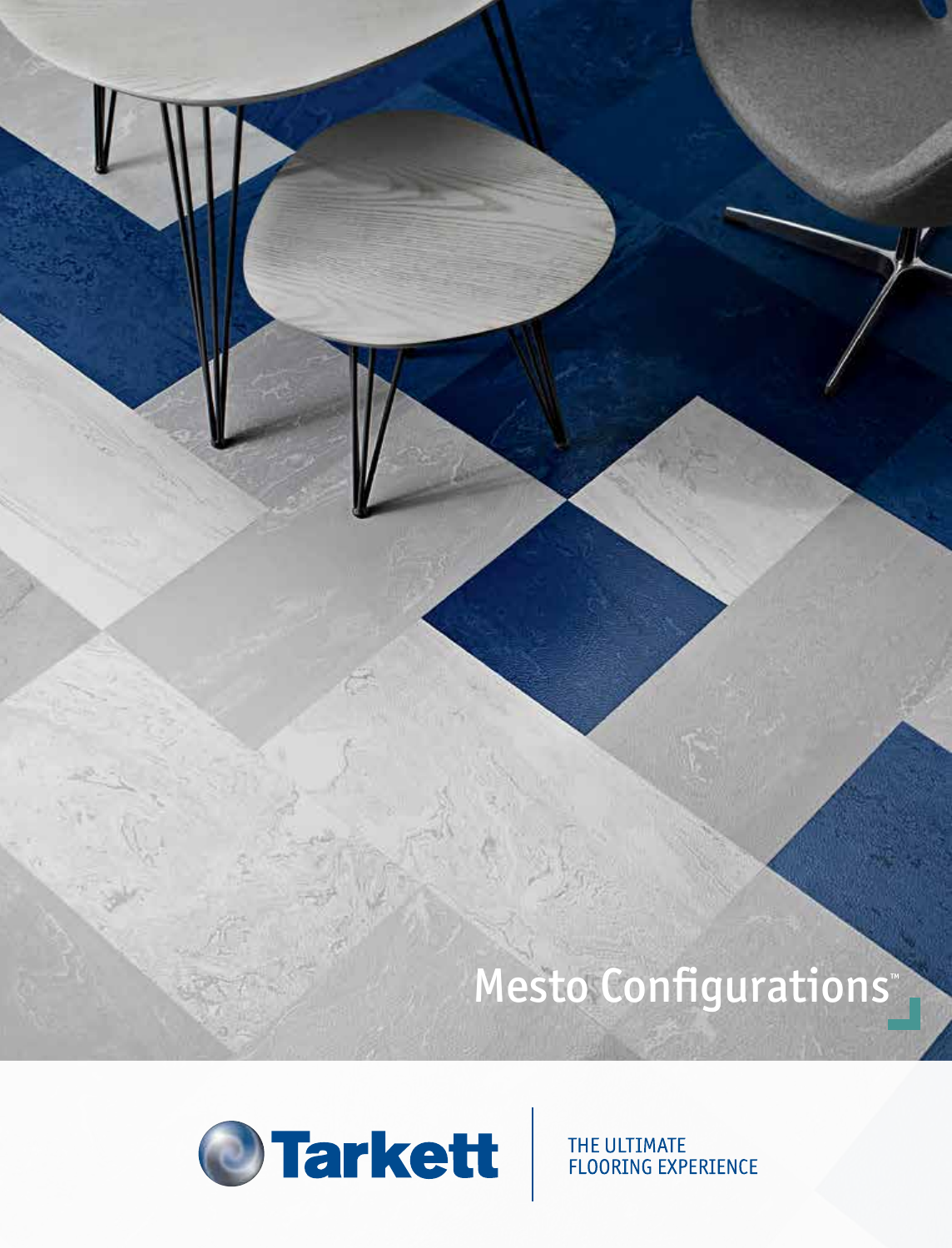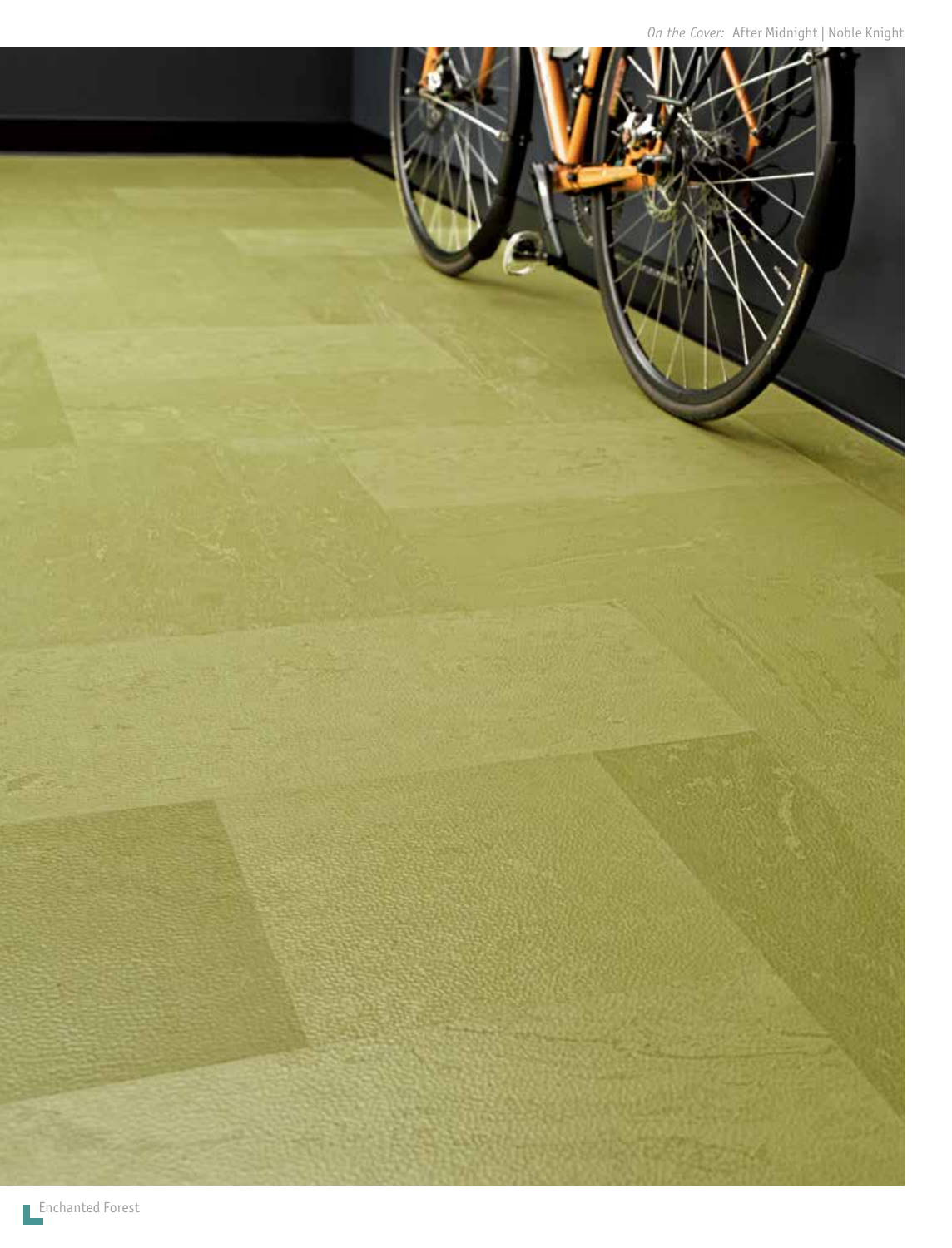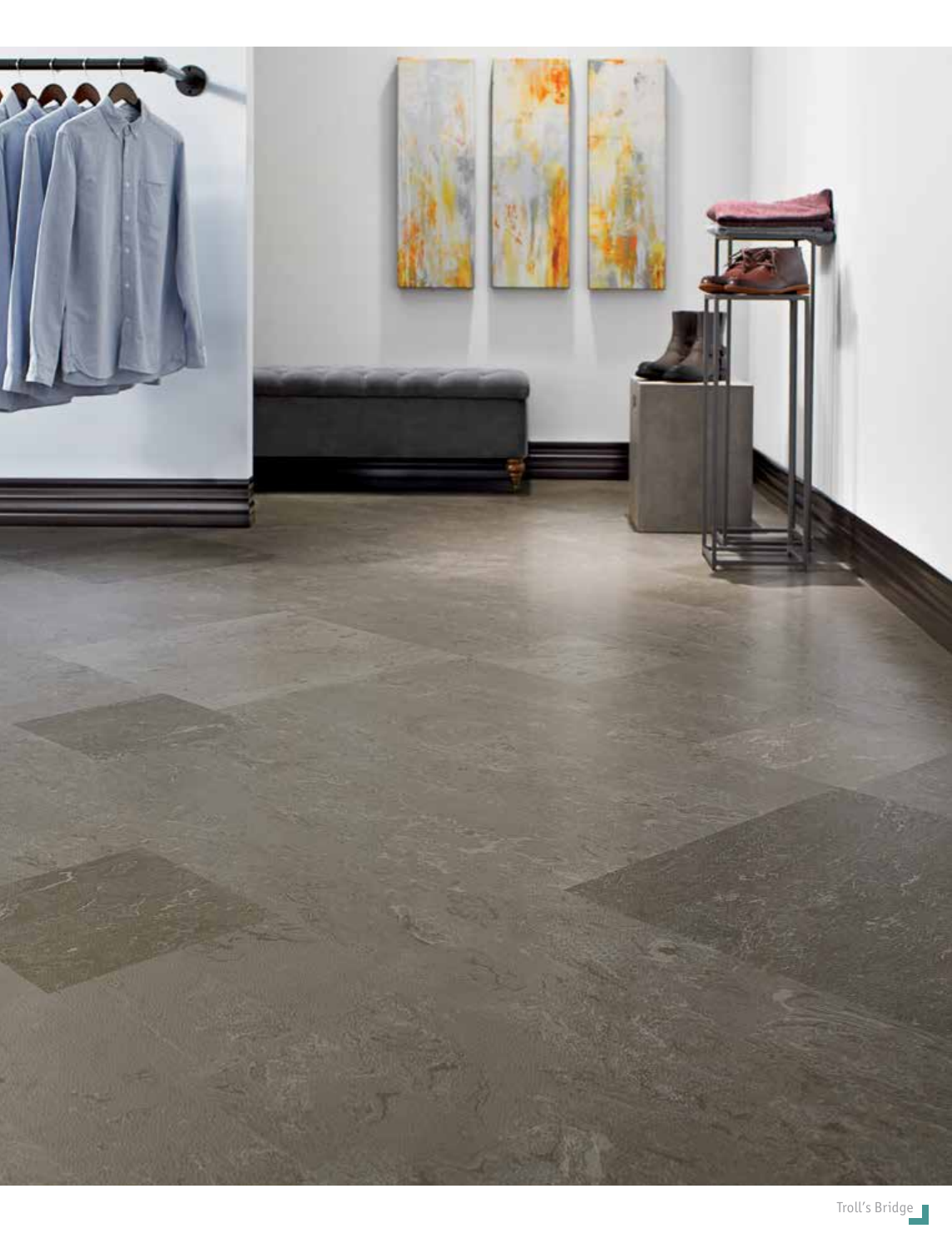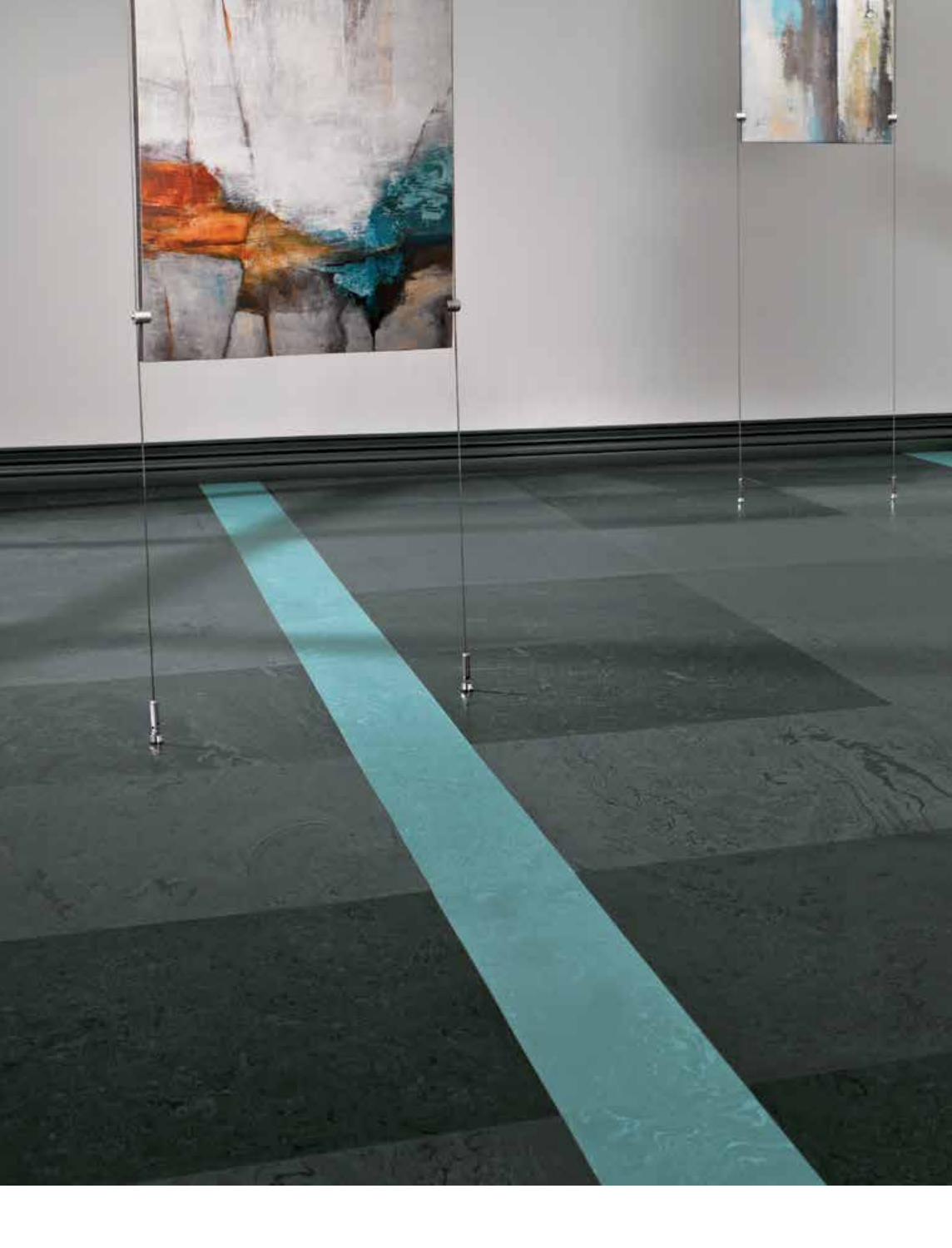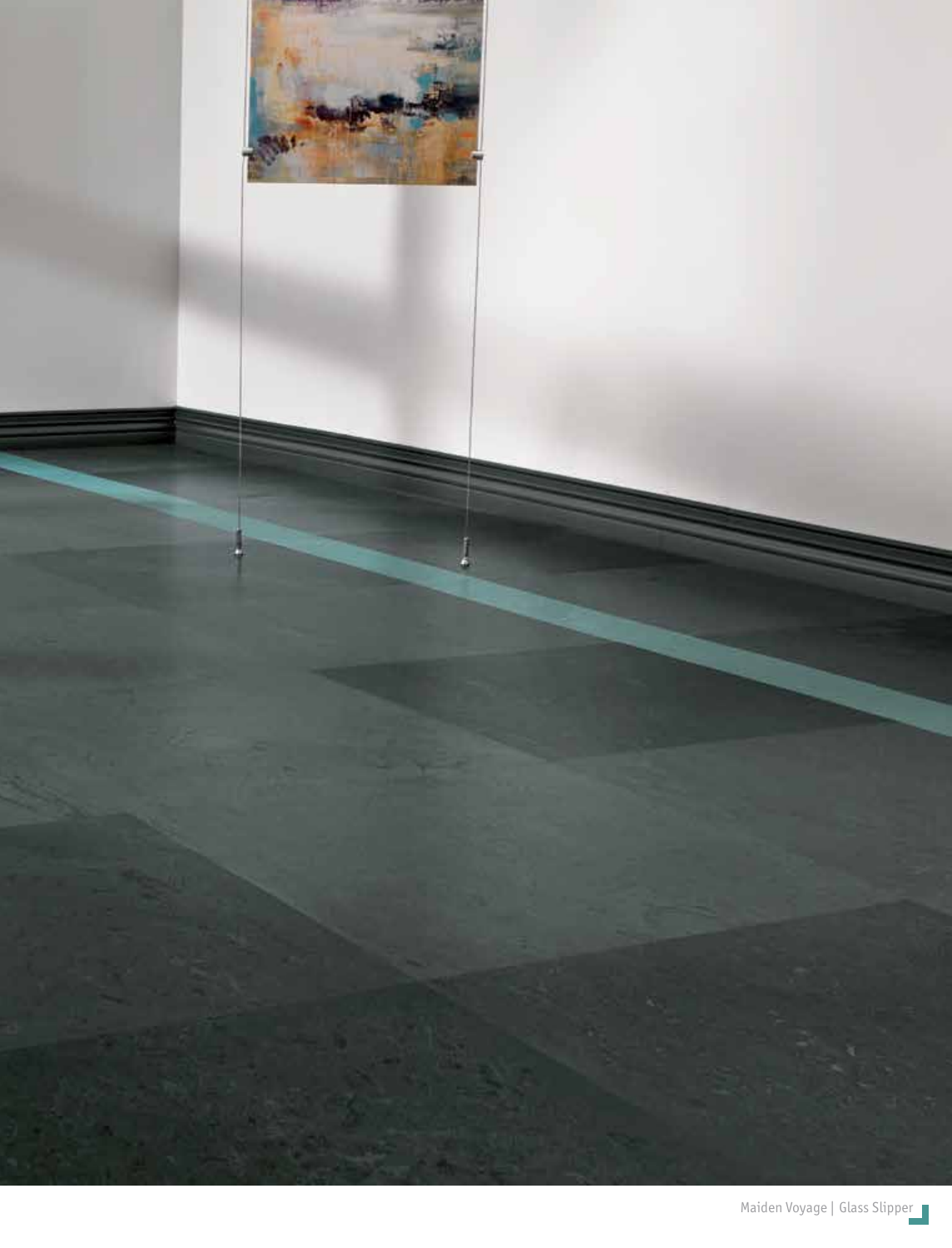![](_page_5_Picture_0.jpeg)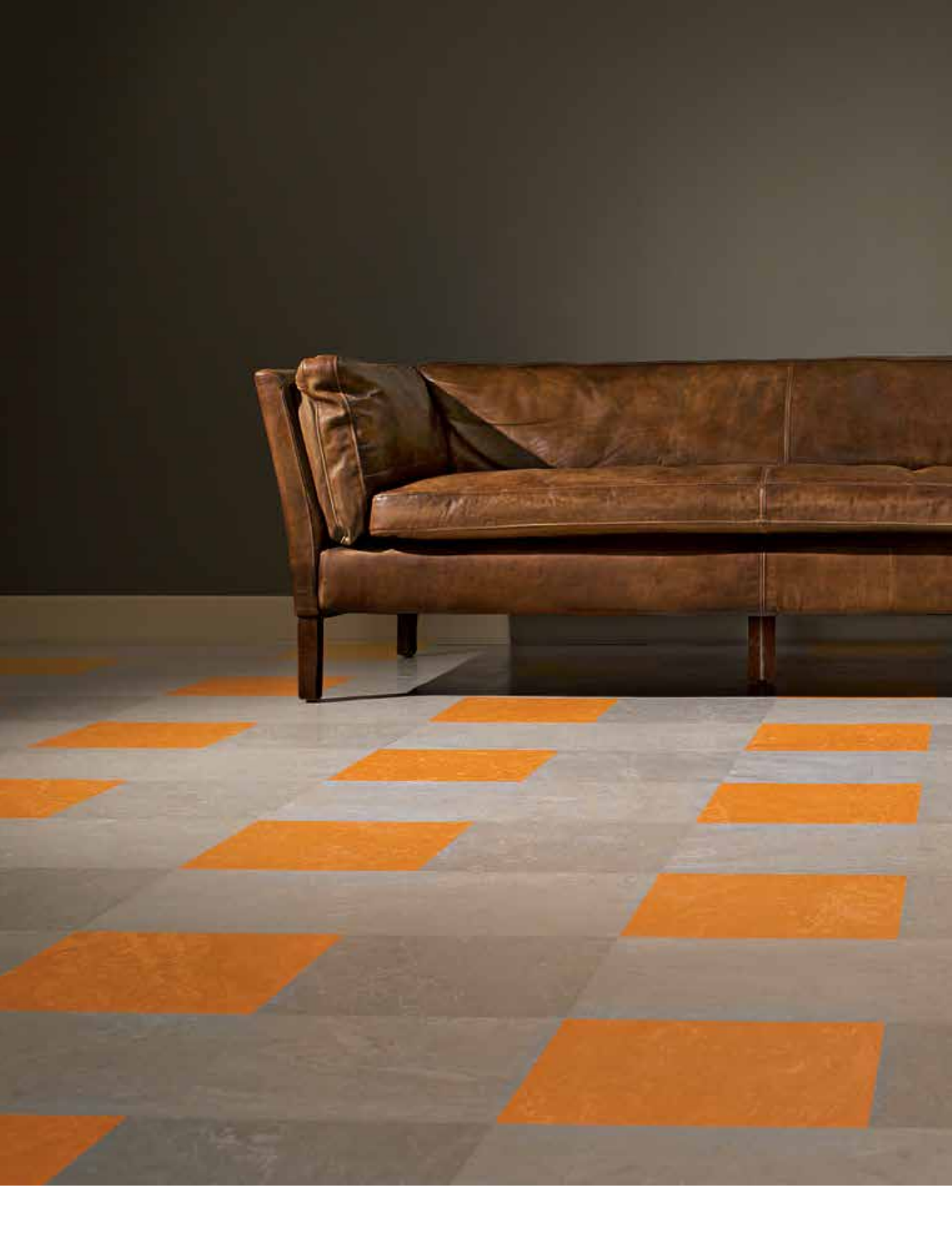![](_page_6_Picture_0.jpeg)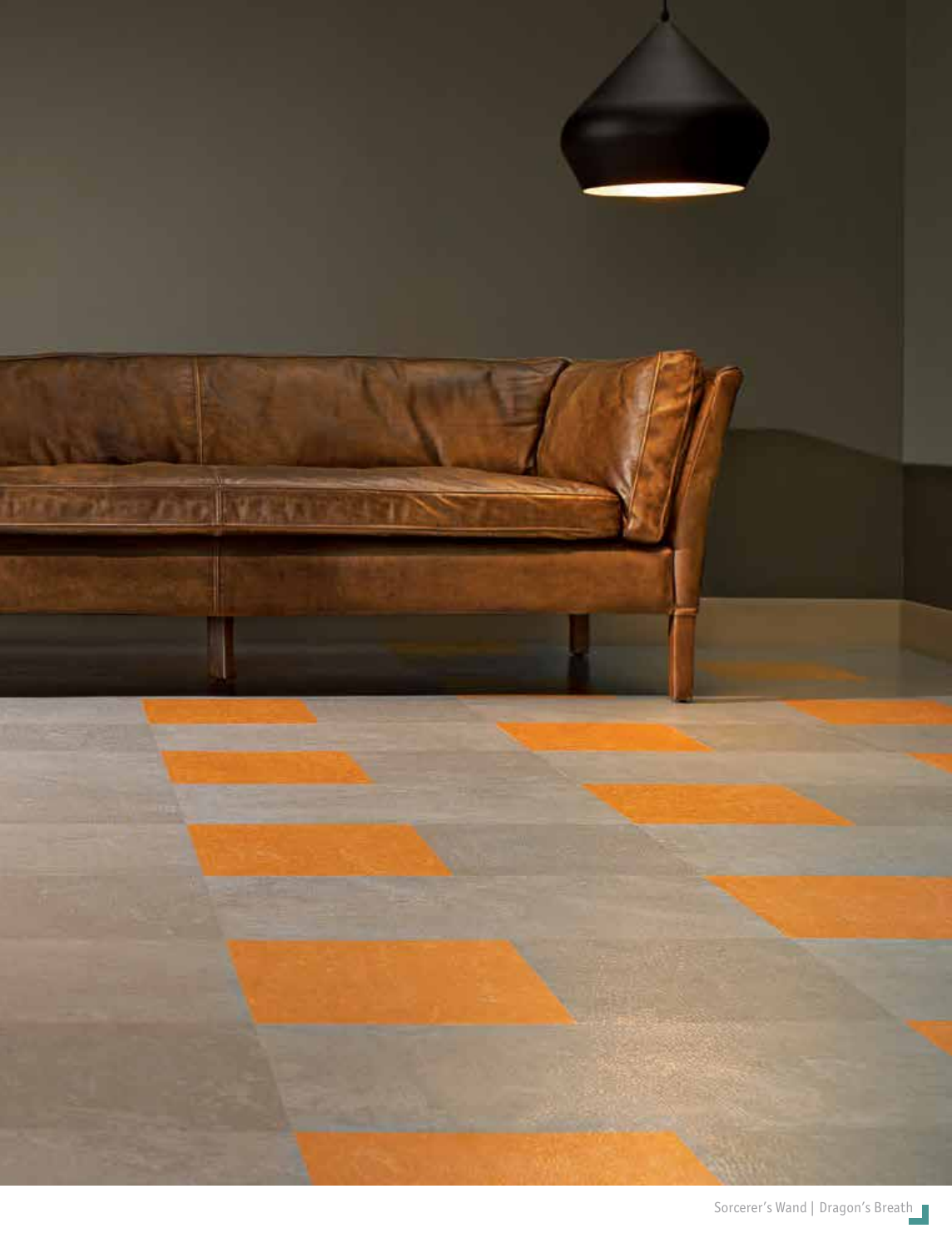![](_page_7_Picture_0.jpeg)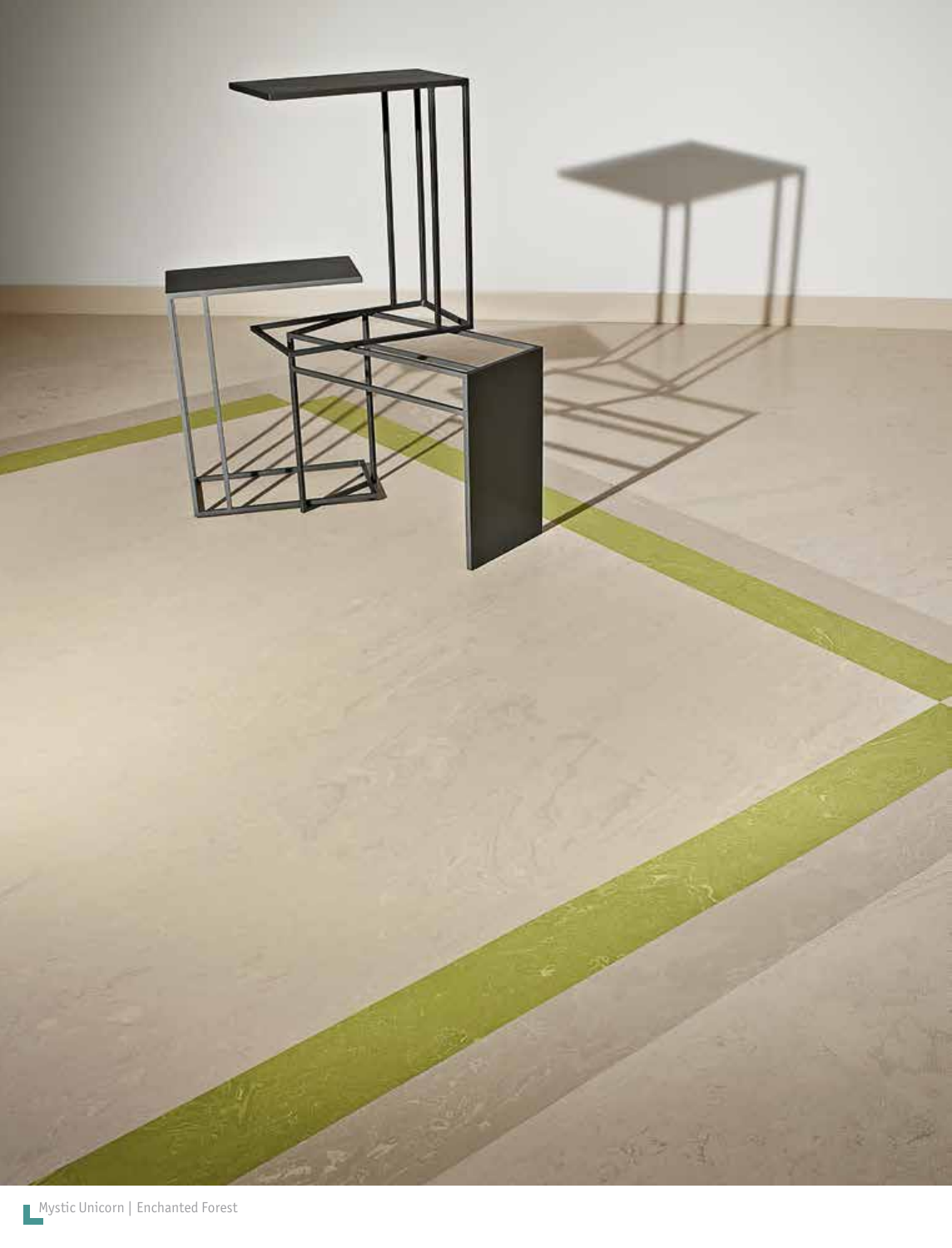![](_page_8_Picture_0.jpeg)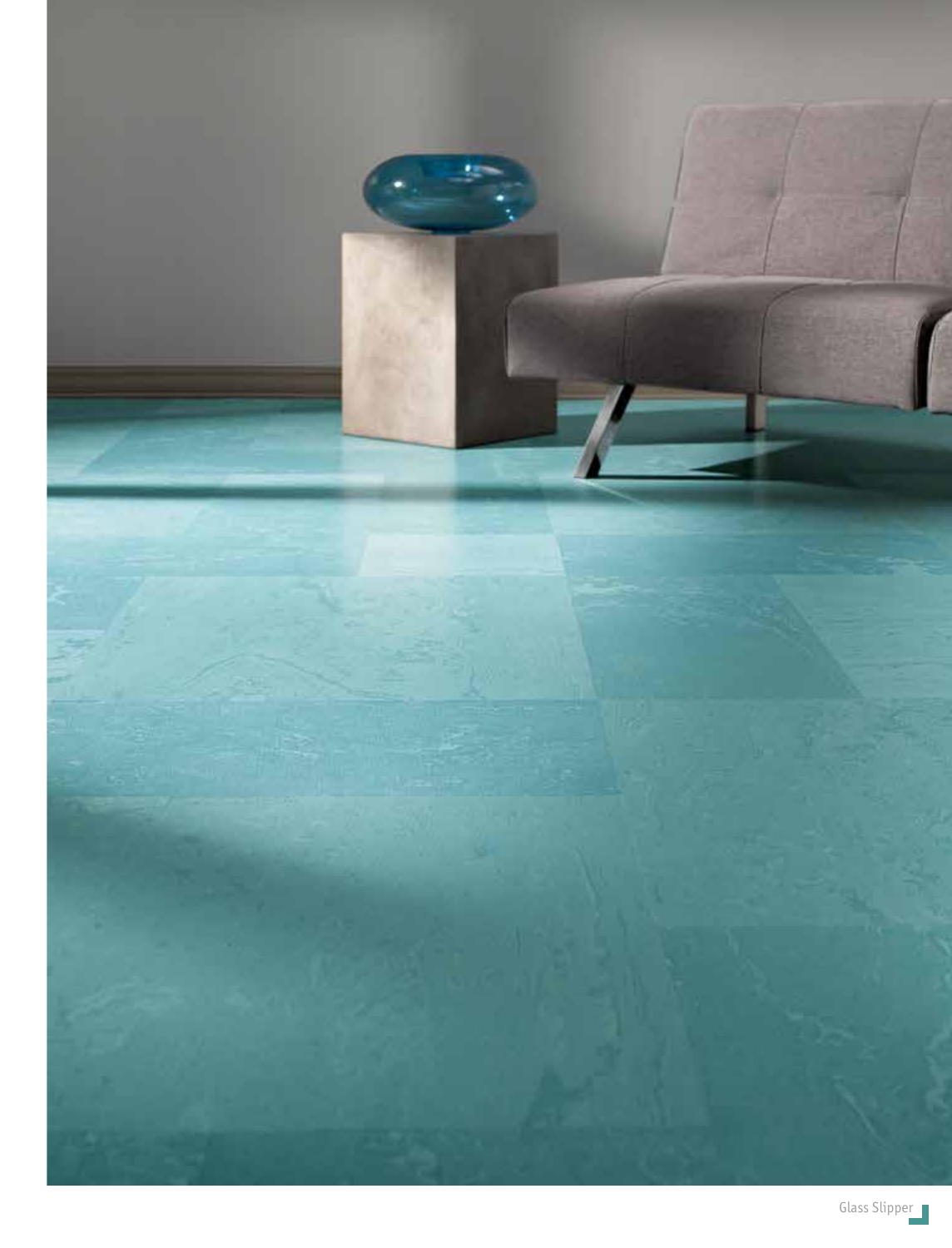![](_page_9_Picture_0.jpeg)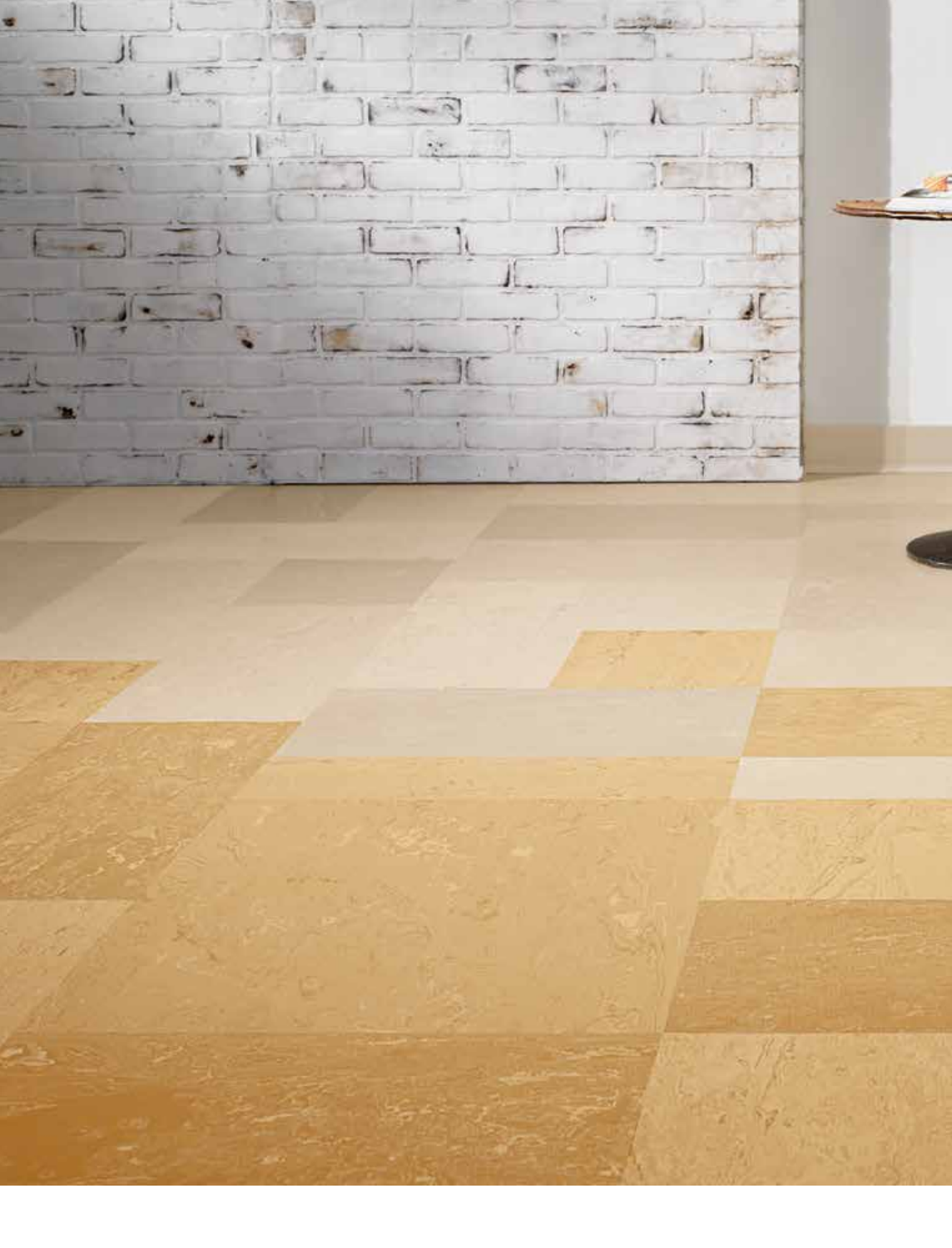![](_page_10_Picture_0.jpeg)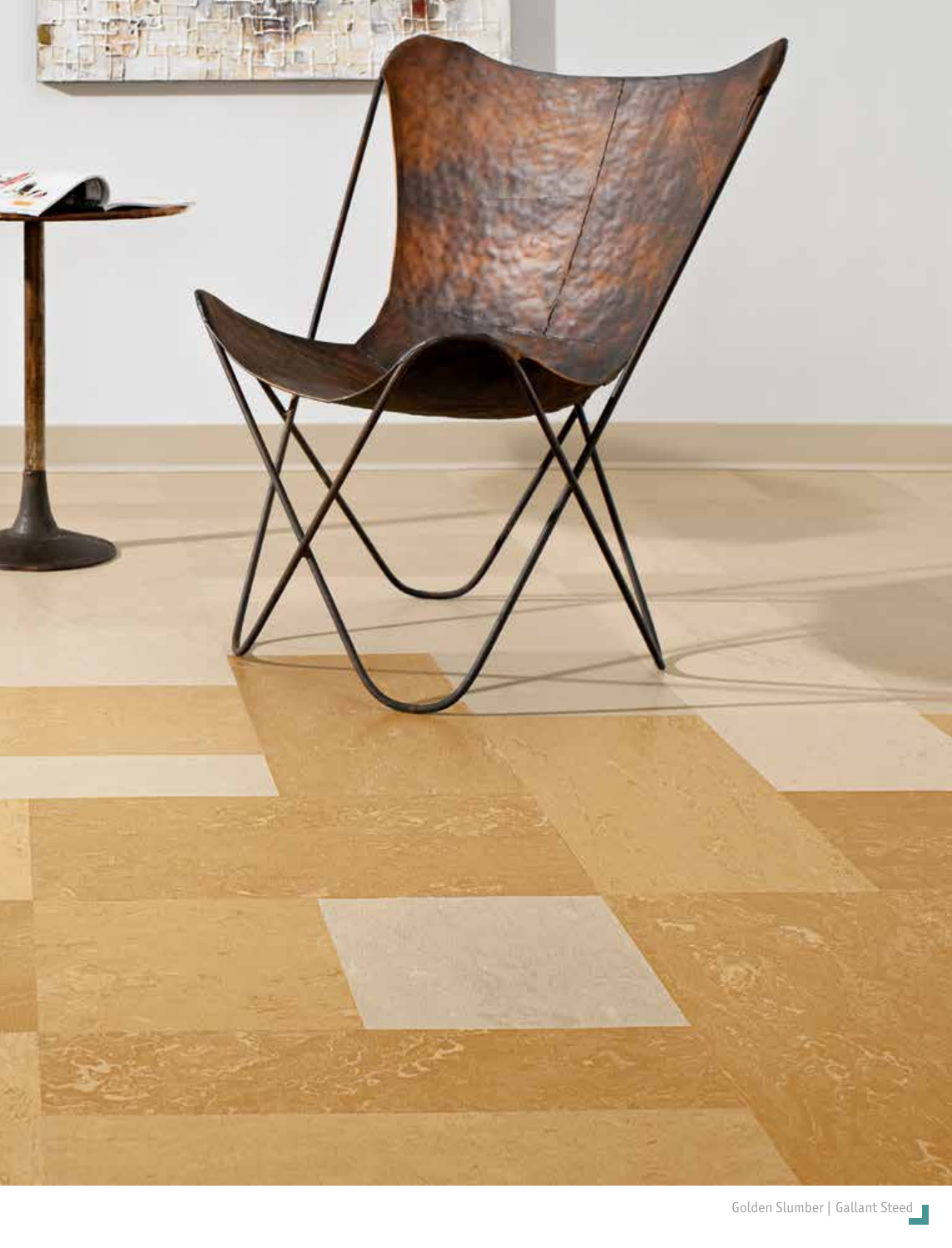## Mesto Configurations™ Floor Designs

## PICTURE THE POSSIBILITIES

Mesto Configurations™ can help bring your wildest dreams to life, offering unlimited ways to create your own one-of-a-kind floor designs. We started with eight standard colorways. Added a corresponding light and dark tone for each. Then made them all available in four distinct sizes, to make your design possibilities virtually limitless. You're about to discover a variety of ways to put together a Mesto™ masterpiece. Feel free to replicate these ideas or use them as inspiration for your own custom creation.

![](_page_11_Figure_3.jpeg)

A  $6" \times 24" > 33\%$ 

B  $6" \times 24" > 33\%$ <br>C  $12" \times 12" > 33\%$  $12" \times 12" > 33\%$ 

![](_page_11_Figure_6.jpeg)

![](_page_11_Figure_7.jpeg)

A  $6" \times 6" > 20\%$ 

B  $6'' \times 24'' > 40\%$ <br>C  $6'' \times 24'' > 40\%$ 

 $6" \times 24" > 40\%$ 

![](_page_11_Figure_11.jpeg)

A  $6'' \times 6'' > 5\%$ <br>B  $6'' \times 6'' > 19\%$ B  $6'' \times 6'' > 19\%$ <br>C  $6'' \times 24'' > 19\%$ E  $12" \times 24" > 38%$ 

 $6" \times 24" > 19\%$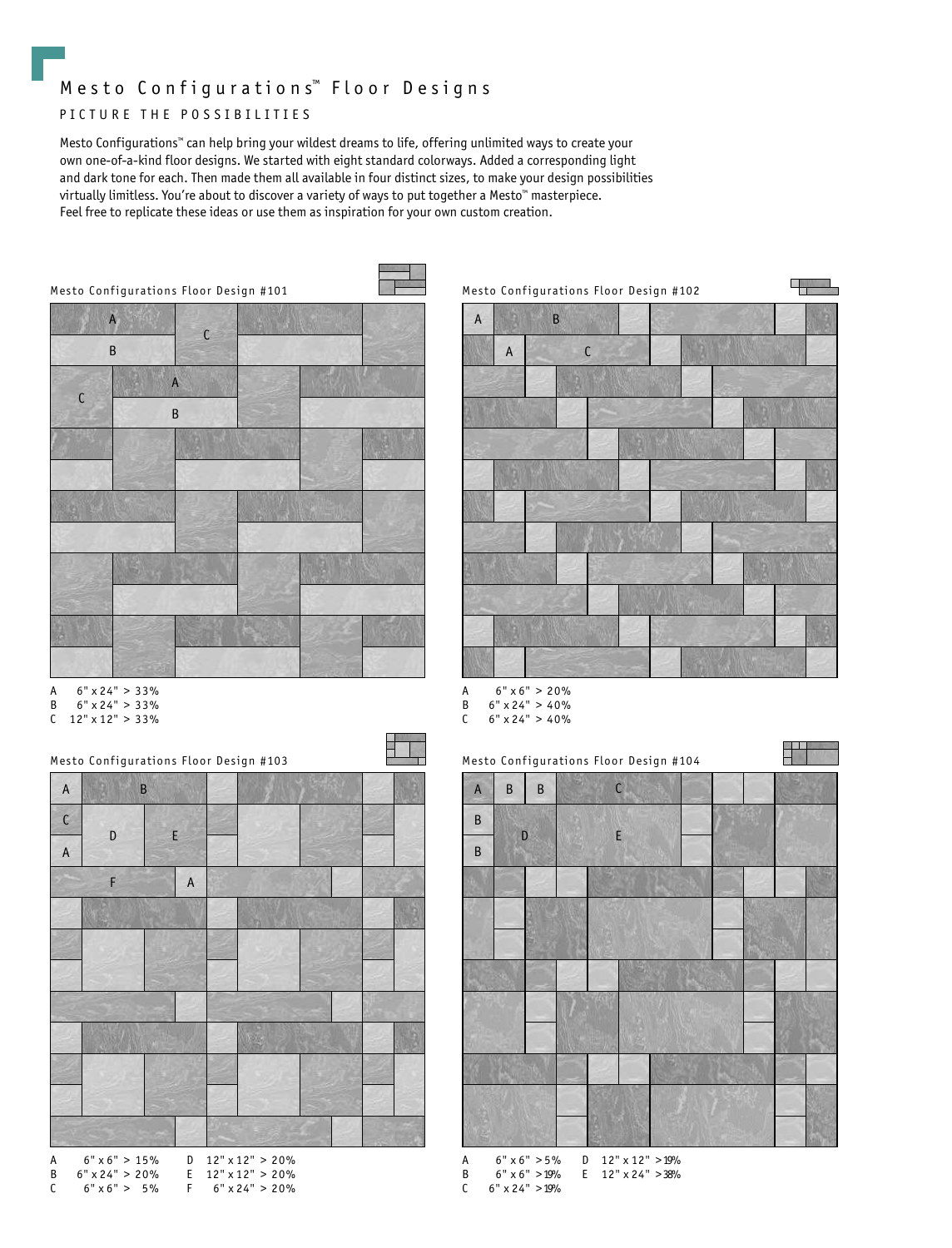$C \quad 12" x 24" > 25\%$  $D \quad 12" \times 24" > 25\%$ 

B  $6" \times 6" > 25\%$ 

A  $12" \times 12" > 25\%$ 

| A<br>B<br>C<br>D | $12^{\circ}$ x $12^{\circ}$ > 33%<br>$12" \times 12" > 33\%$<br>$6" \times 6" > 11\%$<br>$6"$ x 24" > 22% |       |   |          |                                        |  |
|------------------|-----------------------------------------------------------------------------------------------------------|-------|---|----------|----------------------------------------|--|
|                  |                                                                                                           |       |   |          | Mesto Configurations Floor Design #107 |  |
|                  | B                                                                                                         | B     |   |          |                                        |  |
| $\sf A$          | B                                                                                                         | B     |   |          | $\mathsf C$                            |  |
|                  |                                                                                                           |       | B | B        |                                        |  |
|                  | D                                                                                                         |       | B | B        | $\mathsf A$                            |  |
| $\sf A$          | $\mathsf B$                                                                                               | B     |   |          |                                        |  |
|                  | B                                                                                                         | B     |   |          | D                                      |  |
|                  | $\mathsf C$                                                                                               |       | B | B        |                                        |  |
|                  |                                                                                                           |       | B | $\sf{B}$ | $\sf A$                                |  |
|                  |                                                                                                           |       |   |          |                                        |  |
|                  |                                                                                                           |       |   |          |                                        |  |
|                  |                                                                                                           |       |   |          |                                        |  |
|                  |                                                                                                           |       |   |          |                                        |  |
|                  | $3.0$ $\mu$ $3.0$ $\mu$ $3.0$                                                                             | 0.501 |   |          |                                        |  |

- $D$  6"  $\times$  24" > 22%
- B 12" x 12" > 33%  $C \t 6" \times 6" > 11\%$
- A 12" x 12" > 33%

| Mesto Configurations Floor Design #105 |              |   |             |             |   |  |
|----------------------------------------|--------------|---|-------------|-------------|---|--|
| $\mathsf A$                            | B            | A | $\mathsf B$ | $\mathsf A$ | B |  |
| $\mathsf C$                            | $\mathsf{C}$ | D | $\mathsf C$ | $\mathsf C$ | D |  |
|                                        |              |   |             |             |   |  |
|                                        |              |   |             |             |   |  |
|                                        |              |   |             |             |   |  |
|                                        |              |   |             |             |   |  |
|                                        |              | a |             |             |   |  |
|                                        |              |   |             |             |   |  |

国国民

![](_page_12_Figure_10.jpeg)

A A A A B B B B

Mesto Configurations Floor Design #108

|   | A $12" \times 12" > 25\%$ |  |  |
|---|---------------------------|--|--|
| B | $6" \times 6" > 13\%$     |  |  |
| C | $6" \times 6" > 13\%$     |  |  |
| D | $12" \times 24" > 50\%$   |  |  |

|             |                |             | Mesto Configurations Floor Design #106 |                |                |  |  |
|-------------|----------------|-------------|----------------------------------------|----------------|----------------|--|--|
|             | $\overline{B}$ | $\mathsf C$ | D                                      |                |                |  |  |
| $\mathsf A$ | $\mathsf C$    | B           |                                        |                |                |  |  |
|             |                |             | $\sf A$                                | $\overline{B}$ | $\mathsf C$    |  |  |
|             | D              |             |                                        | $\mathsf C$    | $\overline{B}$ |  |  |
|             |                |             |                                        |                |                |  |  |
|             |                |             |                                        |                |                |  |  |
|             |                |             |                                        |                |                |  |  |
|             |                |             |                                        |                |                |  |  |
|             |                |             |                                        |                |                |  |  |
|             |                |             |                                        |                |                |  |  |
|             |                |             |                                        |                |                |  |  |
|             |                |             |                                        |                |                |  |  |

Mesto Configurations Floor Design #106

![](_page_12_Figure_16.jpeg)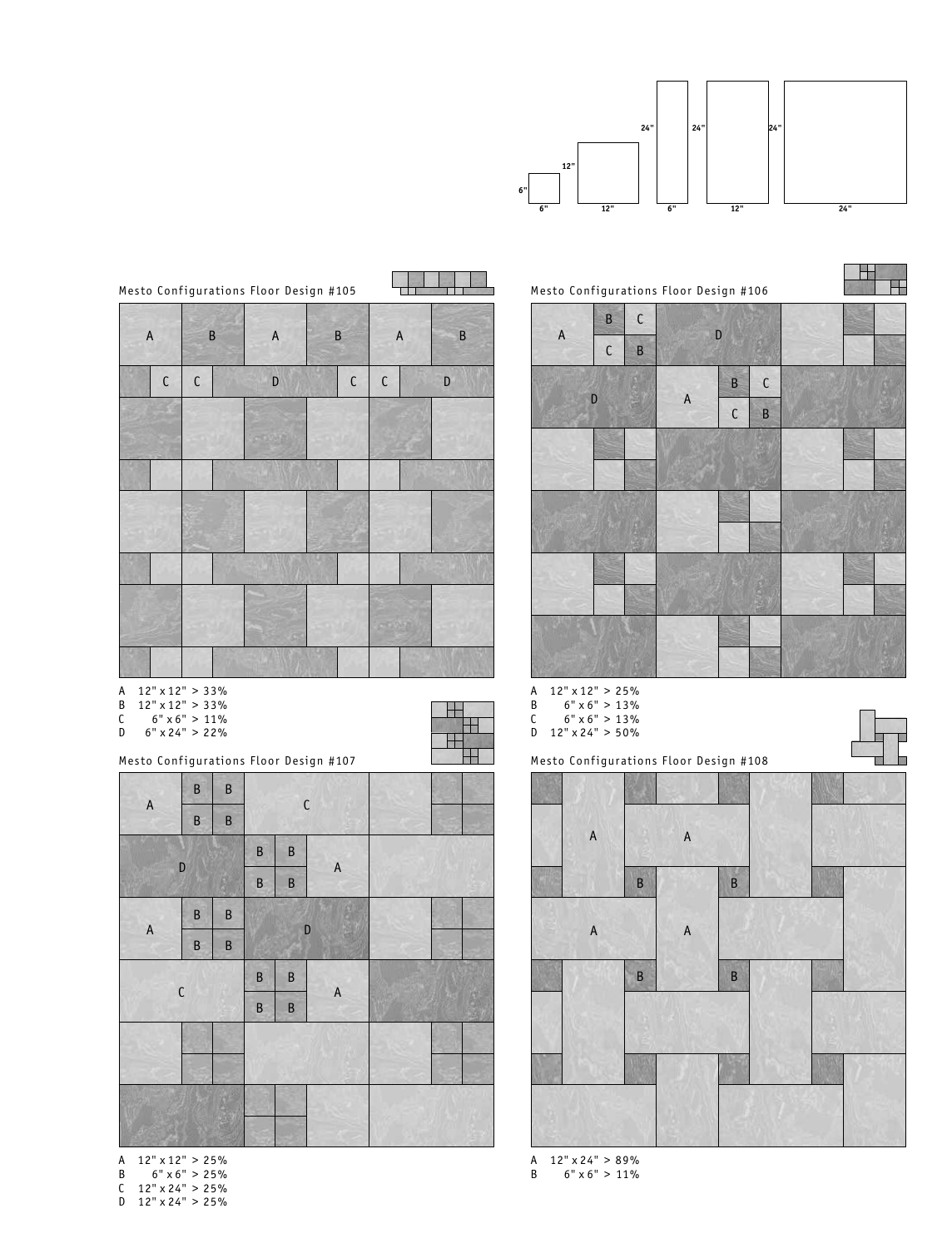## Mesto Configurations™ Floor Designs PICTURE THE POSSIBILITIES

![](_page_13_Figure_1.jpeg)

![](_page_13_Figure_2.jpeg)

![](_page_13_Figure_3.jpeg)

A  $12" \times 24" > 89\%$ 

B  $12" \times 12" > 11\%$ 

Mesto Configurations Floor Design #111 A B

A  $6" \times 6" > 20\%$ B  $12" \times 12" > 80\%$  A  $6" \times 24" > 50\%$ B  $12" \times 24" > 50\%$ 

 $\mathbb{R}^2$ 

Mesto Configurations Floor Design #112

![](_page_13_Picture_10.jpeg)

A  $12" \times 24" > 50\%$ B 12" x 24" > 50%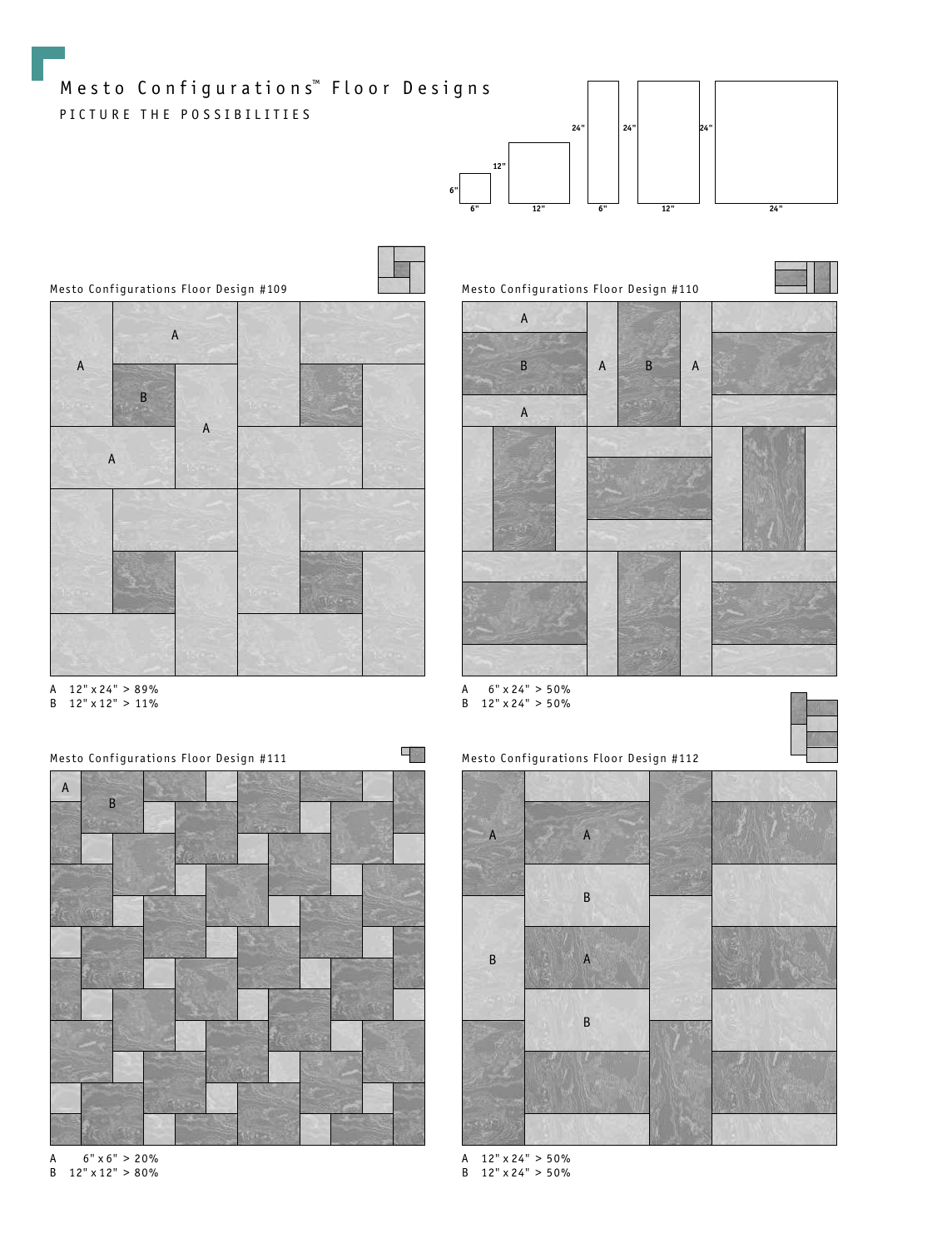![](_page_14_Figure_0.jpeg)

|                   | Mesto Configurations Floor Design #113 |                     |  |  |
|-------------------|----------------------------------------|---------------------|--|--|
| $\mathsf{A}$<br>B | $\mathsf C$                            |                     |  |  |
|                   | $\mathsf C$                            | $\overline{A}$<br>B |  |  |
|                   |                                        |                     |  |  |
|                   |                                        |                     |  |  |
|                   |                                        |                     |  |  |
|                   |                                        |                     |  |  |

A  $6" \times 6" > 10\%$ 

B  $6" \times 6" > 10\%$ 

 $C$  12" x 24" > 80%

Mesto Configurations Floor Design #115

![](_page_14_Figure_6.jpeg)

A  $12" \times 12" > 50\%$ 

B 12" x 12" > 17%

 $C = 6" \times 24" > 33\%$ 

Mesto Configurations Floor Design #114

![](_page_14_Figure_11.jpeg)

A  $6" \times 6" > 6\%$ <br>B  $6" \times 6" > 6\%$  $6" \times 6" > 6\%$ 

 $C = 12" x 24" > 74%$ 

 $D \quad 12" \times 12" > 15\%$ 

![](_page_14_Figure_18.jpeg)

B  $6" \times 24" > 22\%$ 

 $C \quad 12" \times 12" > 67\%$ 

Mesto Configurations Floor Design #116